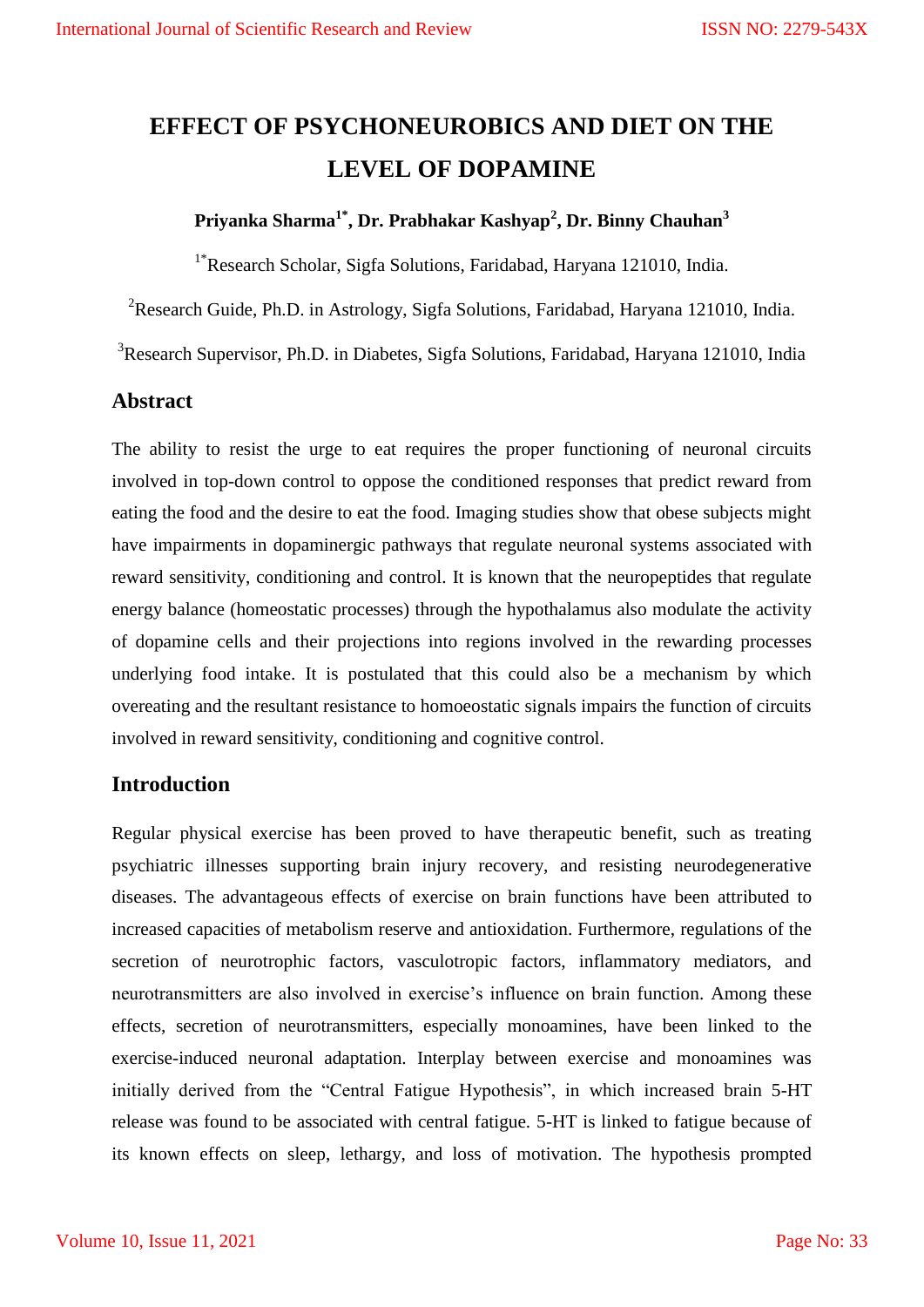researchers to investigate the role of 5-HT in exercise-induced central fatigue. Results suggest that exercise-induced central fatigue is more complex and depends on the intensity and duration of exercise. Overtraining exercise may stimulate hyperactivation of the monoamine systems which could cause fatigue. Rodents that receive exhaustive treadmill exercise have higher 5-HT in the midbrain, striatum, hypothalamus and hippocampus. The levels of dopamine are increased only in the striatum, although the levels of DOPAC, the major DA metabolite, are increased in both midbrain and striatum. On the other hand, exhaustive treadmill exercise reduces NE levels in the hypothalamus and brain stem. Chronic moderate exercise is also known to stimulate the monoamine systems, but exercise of this sort does not induce central fatigue. Instead, chronic moderate exercise has been recognized as one of the most effective ways to enhance the adaptation/plasticity of the central nervous system (CNS). In addition, clinical studies suggest that monoamine systems play central roles resistance and recovery induced by chronic moderate exercise from various diseases like mental disorders and Parkinson's disease (PD). This article reviews recent studies that emphasize the effects of exercise on brain functions due to monoamine systems.

Social and cultural factors undoubtedly contribute to this epidemic. Specifically, environments that promote unhealthy eating habits (ubiquitous access to highly processed and junk foods) and physical inactivity are believed to have a fundamental role in the widespread problem of obesity. However, individual factors also help determine who will (or will not) become obese in these environments. Based on heredity studies, genetic factors are estimated to contribute between 45% and 85% of the variability in BMI. Although genetic studies have revealed point mutations that are over-represented among obese individuals, for the most part, obesity is thought to be under polygenic control. Indeed, the most recent whole genome-wide association analysis study (GWAS) conducted in 249,796 individuals of European descent identified 32 loci associated with BMI. However, these loci explained only 1.5% of the variance in BMI. Moreover, it was estimated that GWAS studies with larger samples should be able to identify 250 extra loci with effects on BMI. However, even with the undiscovered variants, it was estimated that signals from common variant loci would account for only 6–11% of the genetic variation in BMI (based on an estimated heritability of 40–70%). The limited explanation of the variance from these genetic studies is likely to reflect the complex interactions between individual factors (as determined by genetics) and the way in which individuals relate to environments where food is widely available, not only as a source of nutrition, but also as a strong reward that by itself promotes eating.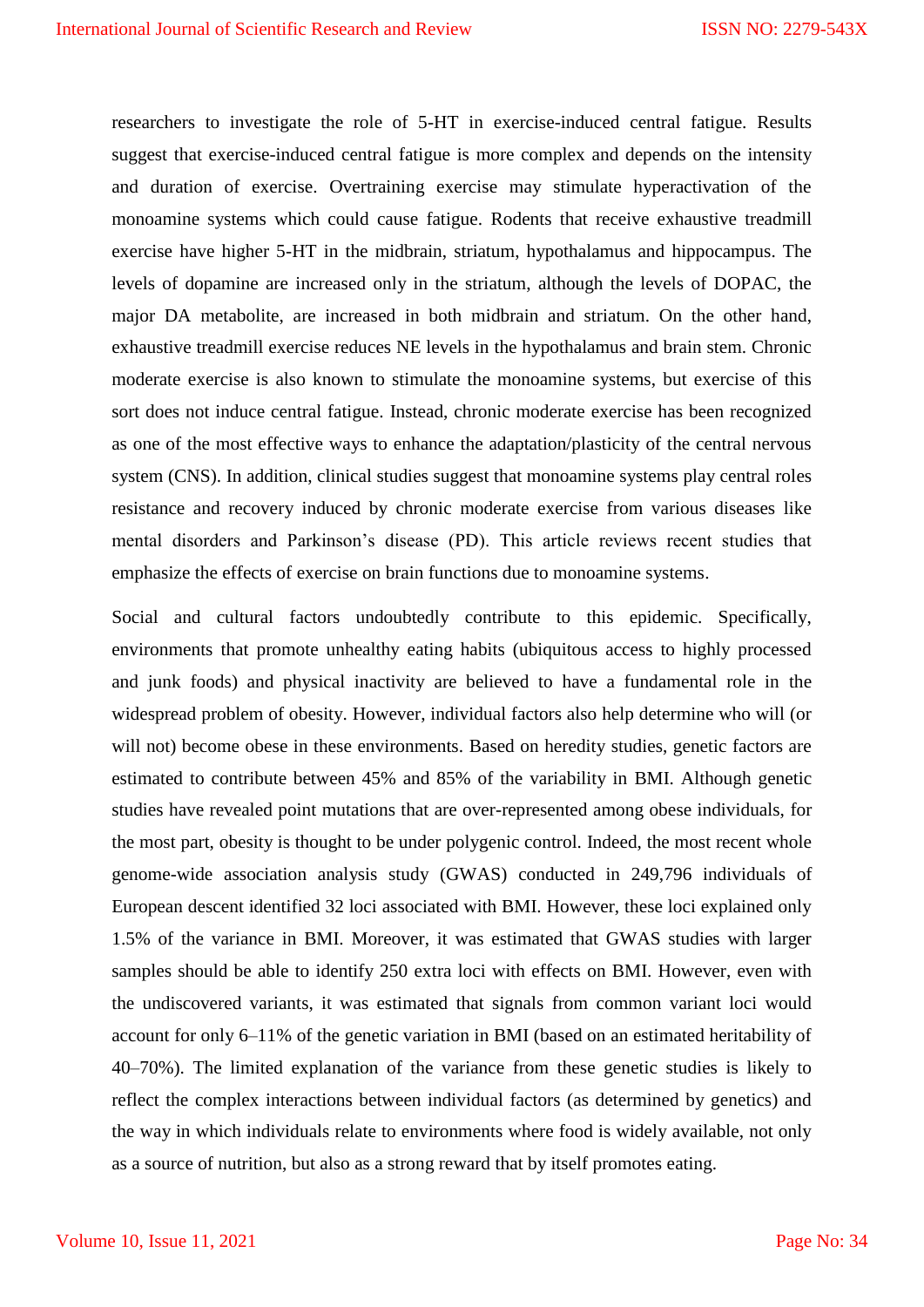The hypothalamus [via regulatory neuropeptides such as leptin, cholecystokinin (CCK), ghrelin, orexin, insulin, neuropeptide Y (NPY), and through the sensing of nutrients, such as glucose, amino acids and fatty acids] is recognized as the main brain region regulating food intake as it relates to caloric and nutrition requirements. In particular, the arcuate nucleus through its connections with other hypothalamic nuclei and extra-hypothalamic brain regions, including the nucleus tractus solitarius, regulates homeostatic food intake and is implicated in obesity. However, evidence is accumulating that brain circuits other than those regulating hunger and satiety are involved in food consumption and obesity. Specifically, several limbic [nucleus accumbens (NAc), amygdala and hippocampus] and cortical brain regions [orbitofrontal cortex (OFC), cingulate gyrus (ACC) and insula] and neurotransmitter systems (dopamine, serotonin, opioids and cannabinoids) as well as the hypothalamus are implicated in the rewarding effects of food. By contrast, the regulation of food intake by the hypothalamus appears to rely on the reward and motivational neurocircuitry to modify eating behaviors.



# **Literature Review**

Mark S Gold (2014) Obesity as a result of overeating as well as a number of well described eating disorders has been accurately considered to be a world-wide epidemic. Recently a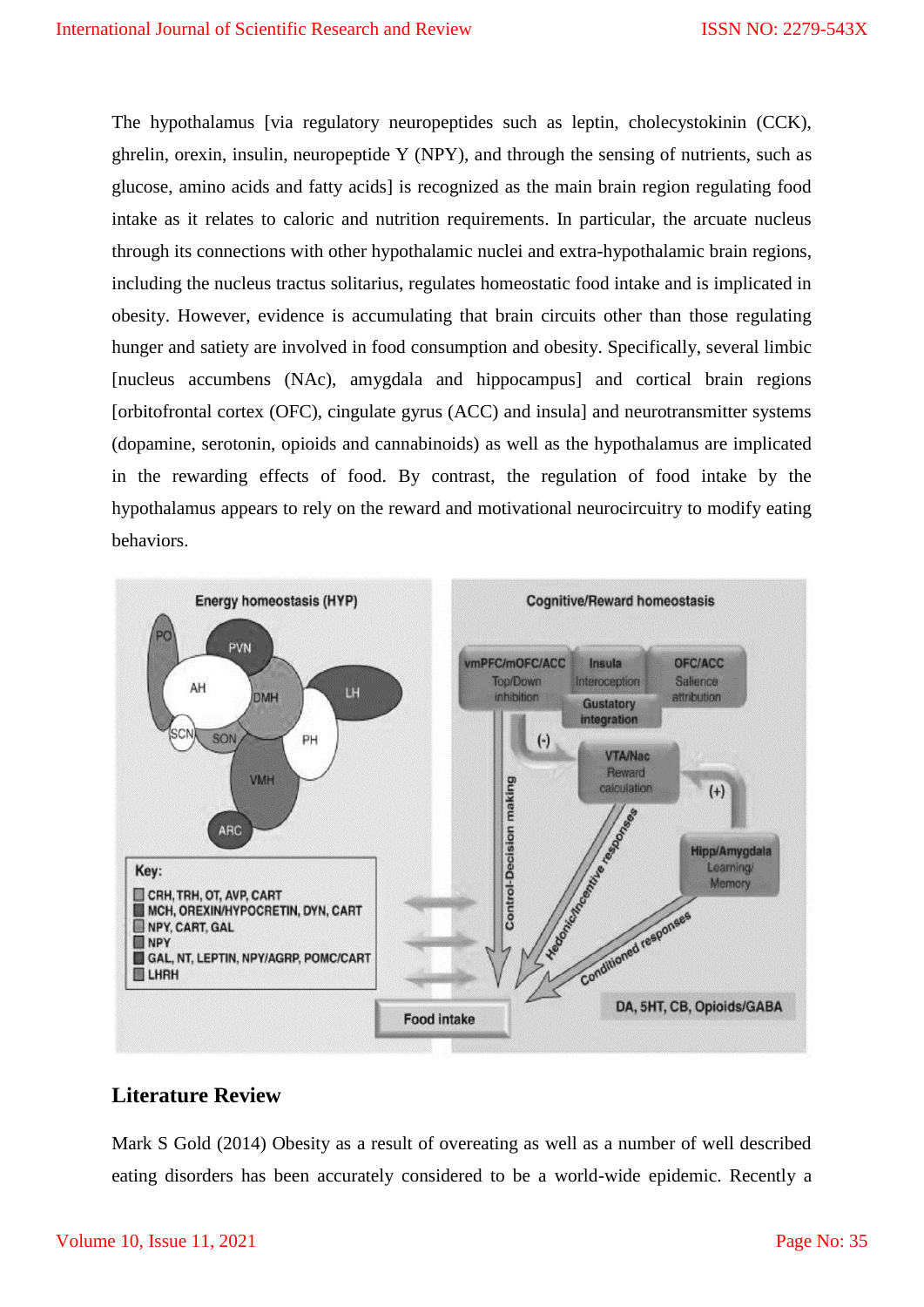number of theories backed by a plethora of scientifically sound neurochemical and genetic studies provide strong evidence that food addiction is similar to psychoactive drug addiction. Our laboratory has published on the concept known as Reward Deficiency Syndrome (RDS) which is a genetic and epigenetic phenomenon leading to impairment of the brain reward circuitry resulting in a hypo-dopaminergic function. RDS involves the interactions of powerful neurotransmitters and results in abnormal craving behavior. A number of important facts which could help translate to potential therapeutic targets espoused in this focused review include: (1) consumption of alcohol in large quantities or carbohydrates binging stimulates the brain's production of and utilization of dopamine; (2) in the meso-limbic system the enkephalinergic neurons are in close proximity, to glucose receptors; (3) highly concentrated glucose activates the calcium channel to stimulate dopamine release from P12 cells; (4) a significant correlation between blood glucose and cerebrospinal fluid concentrations of homovanillic acid the dopamine metabolite; (5) 2-deoxyglucose (2DG), the glucose analog, in pharmacological doses is associated with enhanced dopamine turnover and causes acute glucoprivation. Evidence from animal studies and fMRI in humans support the hypothesis that multiple, but similar brain circuits are disrupted in obesity and drug dependence and for the most part, implicate the involvement of DA-modulated reward circuits in pathologic eating behaviors. Based on a consensus of neuroscience research treatment of both glucose and drug like cocaine, opiates should incorporate dopamine agonist therapy in contrast to current theories and practices that utilizes dopamine antagonistic therapy. Considering that up until now clinical utilization of powerful dopamine D2 agonists have failed due to chronic down regulation of D2 receptors newer targets based on novel less powerful D2 agonists that up-regulate D2 receptors seems prudent. We encourage new strategies targeted at improving DA function in the treatment and prevention of obesity a subtype of reward deficiency.

Nora D Volkow (2011) The ability to resist the urge to eat requires the proper functioning of neuronal circuits involved in top-down control to oppose the conditioned responses that predict reward from eating the food and the desire to eat the food. Imaging studies show that obese subjects might have impairments in dopaminergic pathways that regulate neuronal systems associated with reward sensitivity, conditioning and control. It is known that the neuropeptides that regulate energy balance (homeostatic processes) through the hypothalamus also modulate the activity of dopamine cells and their projections into regions involved in the rewarding processes underlying food intake. It is postulated that this could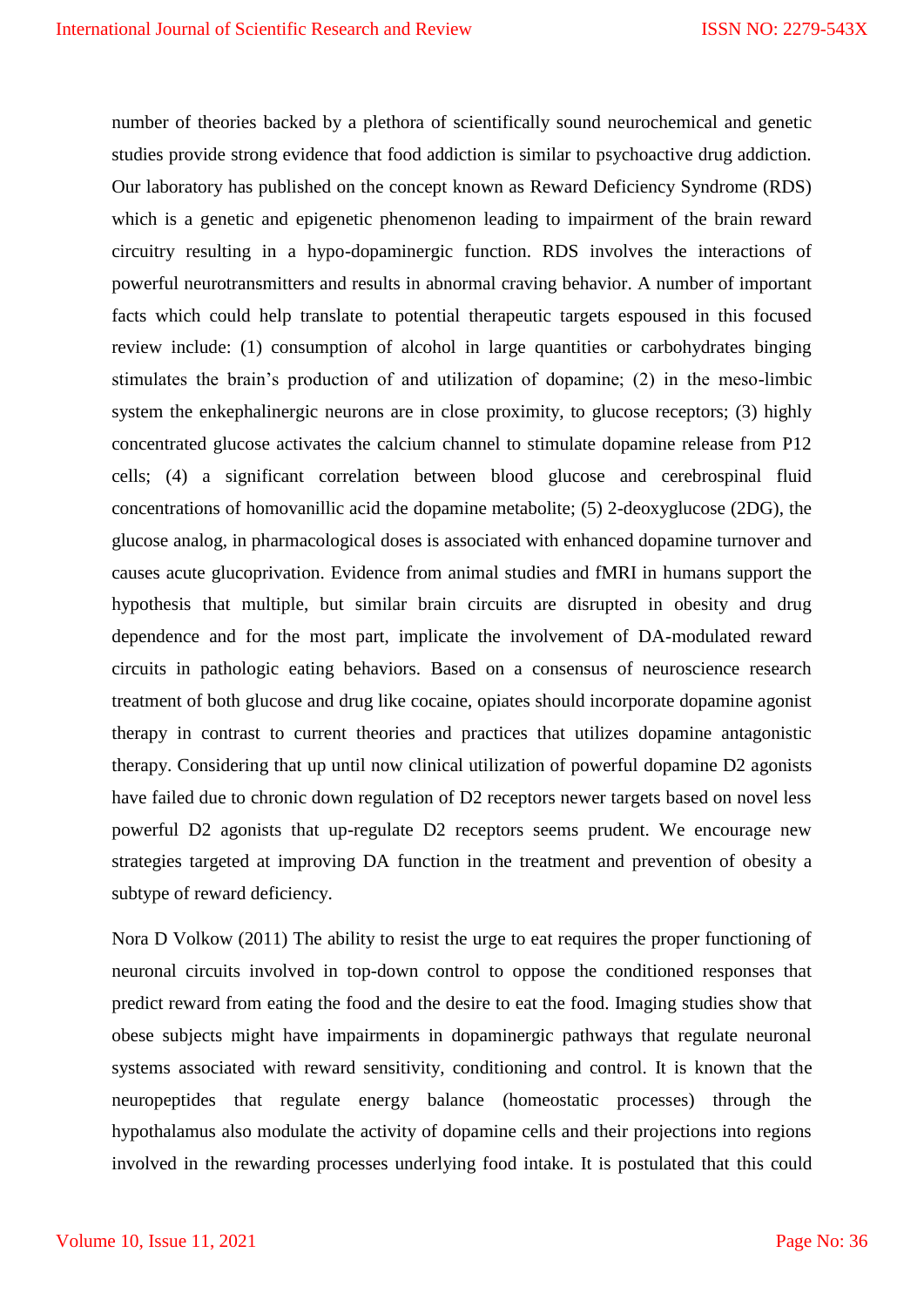also be a mechanism by which overeating and the resultant resistance to homoeostatic signals impairs the function of circuits involved in reward sensitivity, conditioning and cognitive control.

Michaelides et al. (2012) Certainly, the compulsion and the loss of control observed in the drug taking behaviors of drug-addicted subjects is similar to overeating by obese individuals. Although not well understood the mechanisms of these behaviors were studied utilizing PET in drug-addicted subjects. Reductions in striatal DA D2 receptors were documented. In pathologically obese subjects, the same researchers found striatal DA D2 receptors reductions similar to those found in drug-addicted subjects. Moreover, DA D2 receptor levels were inversely related to the BMI of the obese subjects. Postulated that decreased DA D2 receptors levels predisposed subjects to search for reinforcers; drug of choice in the case of drugaddicted subjects and food in the case of the obese subjects to compensate temporarily for a decreased sensitivity of reward circuits regulated by the activity of DA D2 receptors.

Avena et al. (2008) using microdialysis found an increase in extracellular Ach and a decrease in dopamine release, in the NAc shell, in rats undergoing withdrawal from sugar binging. This finding suggests that a state, that involves anxiety, an altered accumbens dopamine and Ach balance is induced by intermittent binging on sucrose and chow followed by fasting. This is similar to withdrawal from opiates following naloxone and may be a feature of some eating disorders.

Yu Min Kuo (2013) The beneficial effects of exercise on brain function have been demonstrated in animal models and in a growing number of clinical studies on humans. There are multiple mechanisms that account for the brain-enhancing effects of exercise, including neuroinflammation, vascularization, antioxidation, energy adaptation, and regulations on neurotrophic factors and neurotransmitters. Dopamine (DA), noradrenaline (NE), and serotonin (5-HT) are the three major monoamine neurotransmitters that are known to be modulated by exercise. This review focuses on how these three neurotransmitters contribute to exercise affecting brain function and how it can work against neurological disorders.

## **Methods**

#### **Physiological Properties of DA**

DA is synthesized from L-dihydroxyphenylalanine (L-DOPA), which is catalyzed from amino acid tyrosine by enzyme tyrosine hydroxylase. L-DOPA is then converted to DA by the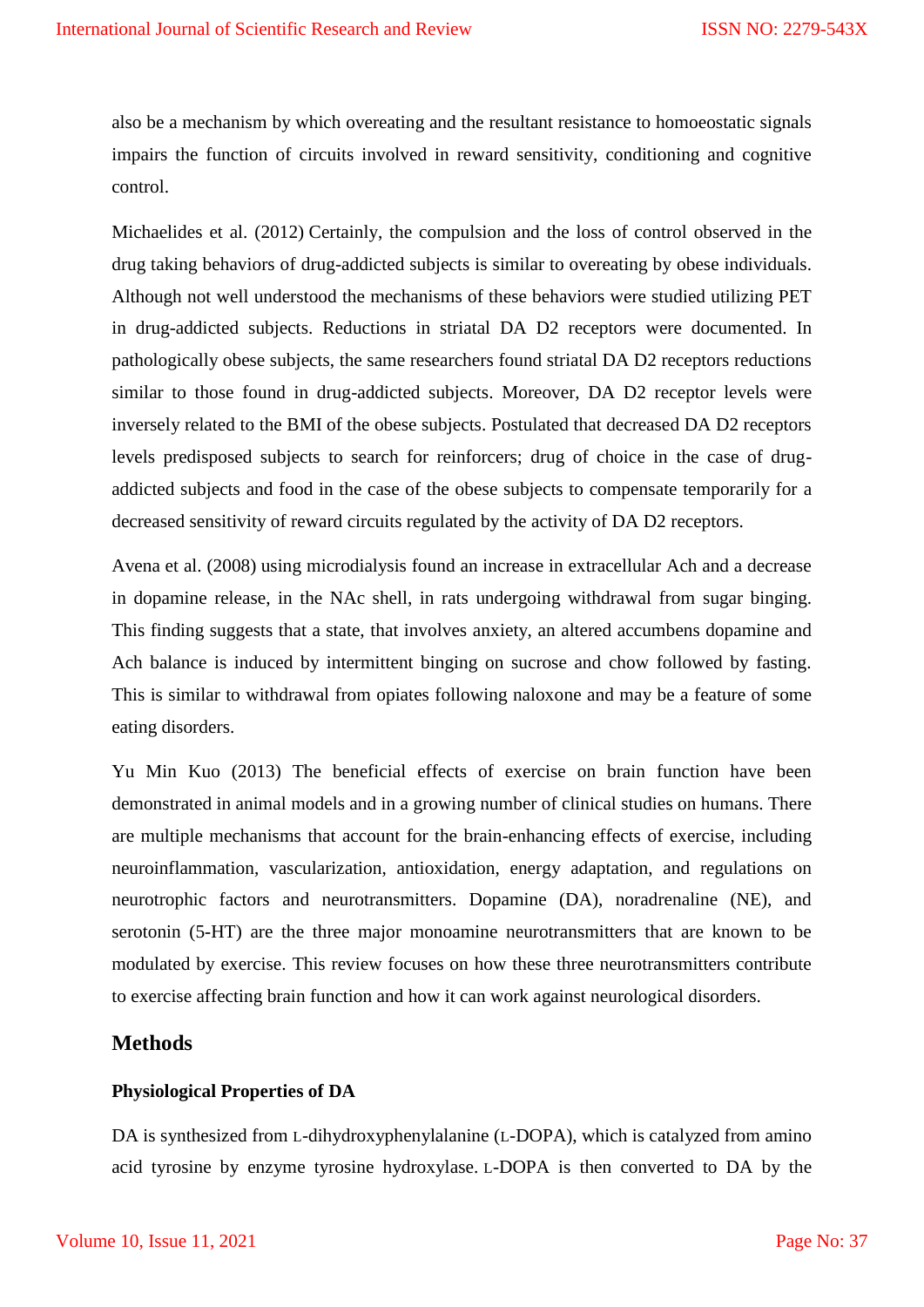catalysis of enzyme DOPA decarboxylase (or aromatic amino acid decarboxylase). In the CNS, dopaminergic neurons mainly reside in two nuclei of the midbrain: substantia nigra and ventral tegmental nucleus. Axons of the dopaminergic neurons in the substantia nigra project to the striatum (nigrostriatal pathway) which in turn is responsible for movement behavior. Axons of the ventral tegmental nucleus dopaminergic neurons project to the entire cortex (mesocortical pathway) and nucleus accumbens (mesolimbic pathway), which are involved in cognition and reward responses, respectively.

There are five types of DA receptors (D1 to D5), which are simply categorized in two families of GPCR: D1-like and D2-like receptors. The D1-like receptor family contains D1 and D5 receptors that are coupled with  $G_s$  and  $G_q$  protein. The D2-like receptor family comprises of D2, D3 and D4 receptors which couple with the  $G_i$  proteins to inhibit adenylyl cyclase. D2-like receptors can be found on both pre- and post-synaptic terminals, while D1 like receptors are mainly located at post-synaptic sites. The actions of DA receptors on membrane excitability are well defined in the striatal neurons. Both D1 and D2 receptors are capable of modulating long-term depression; activation of D1 receptor enhances long-term depression, while activation of D2 receptor inhibits long-term depression. Furthermore, D1 and D2 receptors modulate motor functions by modifying the excitatory transmission between the presynaptic cortical glutamatergic neurons and the post-synaptic striatal GABAergic neurons. Certain foods are considered to enrich the dopamine levels in the body.

- Dairy foods such as milk, cheese and yogurt
- Omega-3 rich food
- Green Tea
- Fruit and vegetables, in particular bananas
- Nuts such as almonds and walnuts
- Dark chocolate

Psychoneurobics system of neuro - muscular exercises have been used to elevate the dopamine levels in the brain. These exercises are successful in elevating the mood of the participants and as well improve the concentration of an indivisual.

The Psychoneurobics exercises used were as follows -: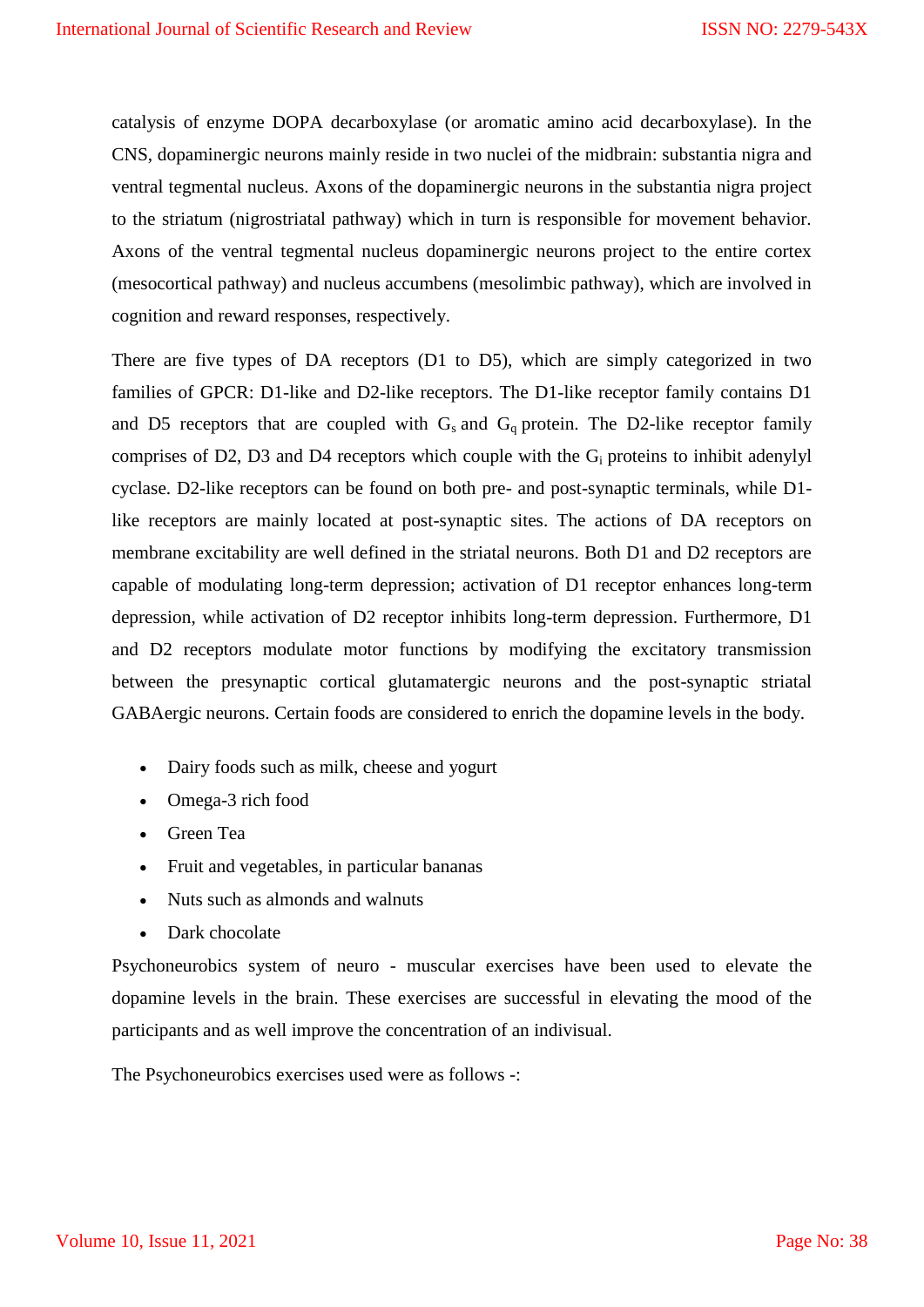

chakra is healed.

**1. Neurobic Spa** : Spa is a 27 min. visual video meditation practice. It does 7 Chakras cleaning, healing & it's strengthening. Delta Healing Music has been used in this, which users do in Apana Vayu Mudra & this is done only by seeing the video. So, that no other thoughts will disturb. Through this visualization process, each and every



Mudra- Apan Vayu Mudra

**2. Blissful Neurobics**: The seventh major chakra is found near the inside of the top of the head and looks like a ceiling fan colored in vivid royal violet. It's essential to clear cognizance or "clear knowing", which is the ability to receive thoughts, information & ideas from the Divine mind or collective can tap into the wealth of creativity & inventions that abound in the spiritual plane.



Procedure : Step I: Sit down comfortably either cross-legged or in a chair. Ensure your back is straight and your hands are in Gyan Mudra .

Step II: Touch the palate with your tongue and close your mouth.

Step III : Visualize that you are inhaling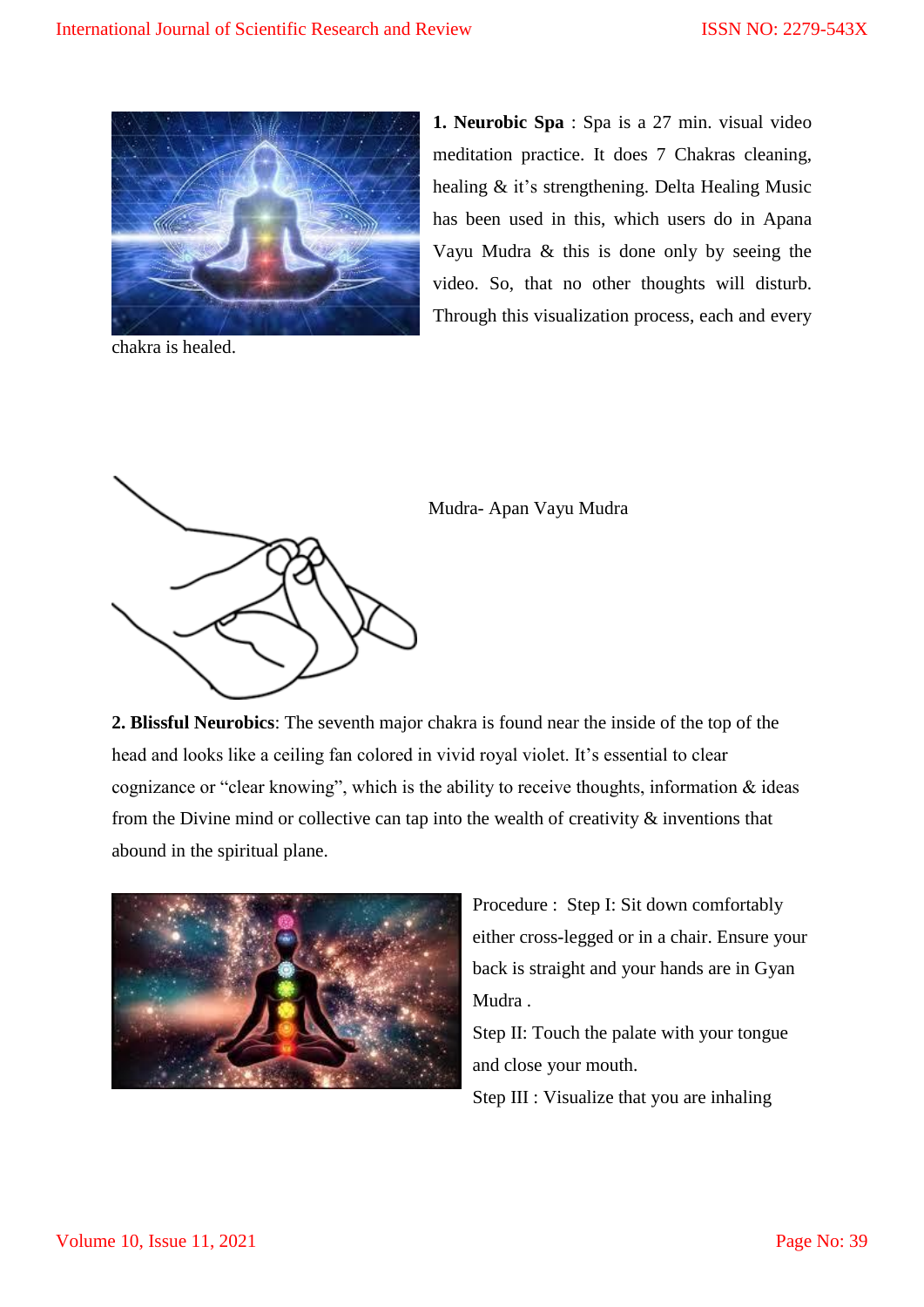violet color gas slowly and deeply. Now feel violet - colored showers entering through your Crown Chakra and spreading through your entire body to fully relax all cells and tissues of the body.

Step IV : Exhale with a ' humming sound and feel all black toxic gases being released . Also feel inner bliss with the humming sounds.

Step - V : Do the above steps for a minimum of 10 minutes. Practice slowly so as to achieve one act of respiration in one minute.

Note: In case of arthritis / joints pain the above should be done in Vayu Mudra.



Exercise: Mudra- Mahaveer Mudra Colour- Violet Sound Chanting- "Humming"



**3. ENLIGHTENING NEUROBICS**: The sixth major chakra is located between the two eyes. We often call it the Brow or the Ajna Chakra. However, we most commonly call it the Third Eye, and for good reason. If your eyes, take a few deep breaths, and place your attention on the area between your eyes, you will begin to see you close or feel an oval-shaped object lying on one side. This is your third eye; it is the eye of your true self or your higher self. The reason why the eye is turned

towards you is because everything is what is in There is nothing else within except you. Heart your and mind. It is only an illusion that a material world exists outside and separate from you.

Procedure: Step I: Sit down comfortably either cross-legged or in a chair. Ensure your back is straight and your hand is in Pran Mudra .

Step II : Take a deep breath and visualize indigo-colored pas slowly and deeply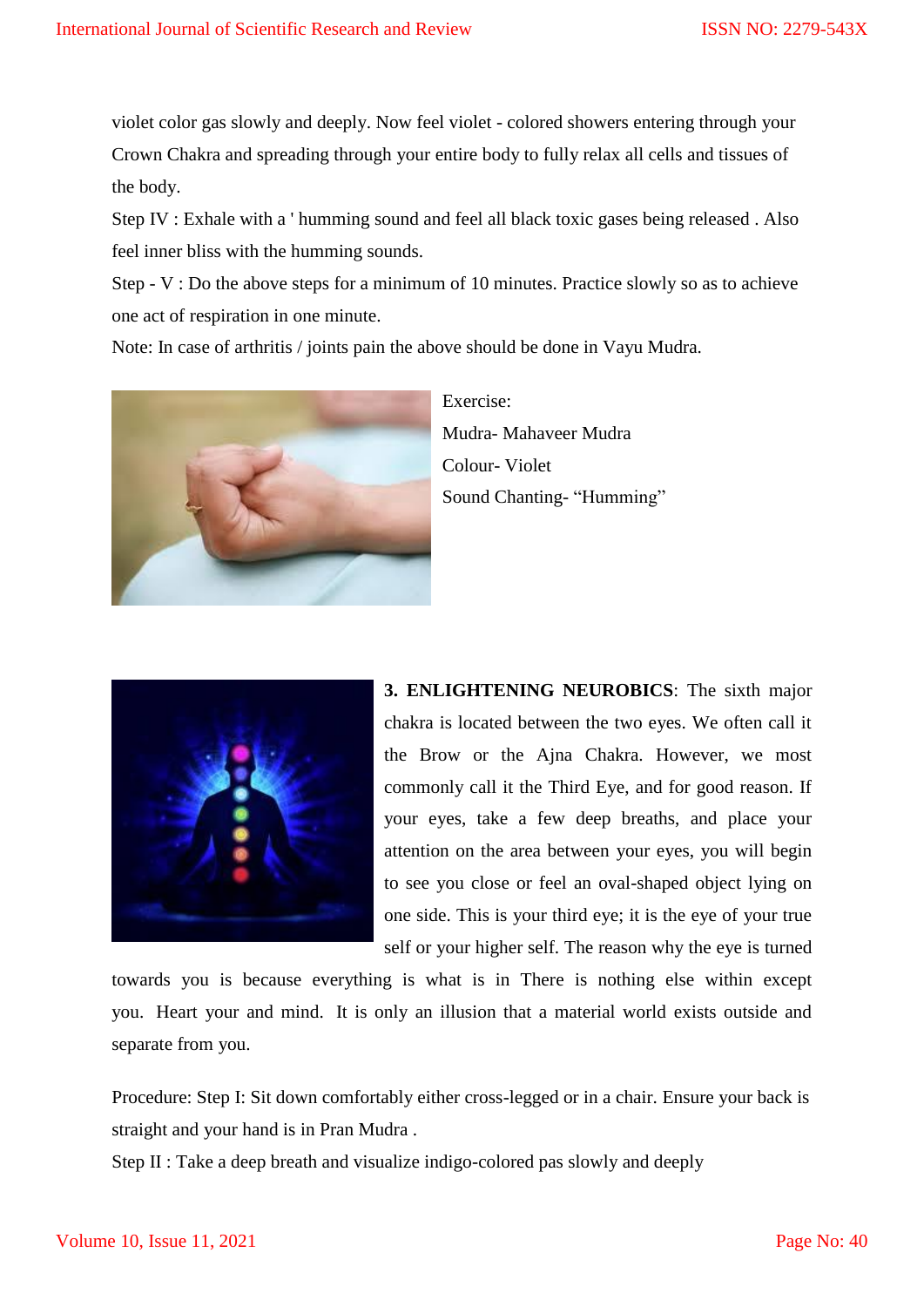Step III : Roll your lips in 'O shape.

Step IV : Breathe out slowly and completely with ' Ooood sound. While exhaling feel all the black - colored toxin gues in being released.

Step V : Do the above steps for a minimum of 10 minutes every day.

' Om ' or ' Aum ' is the most widely chanted syllable across religions and cultures. Some popular chants resonating w Om are Tibetan mantra Namo Arihantanam Namo Namo the Sikh mantra

"Ek Omkar Satnam ' and ' Allah - O - Akbar Islam. This is the basic trinity of sounds and the whole music of life grows out of this.

Step IV : Concentration on Indigo color 3D plate.



Exercise: Mudra- Pran Mudra Colour- Indigo Sound Chanting- "O"

#### **Exercise and DA System**

Exercise is known to change the DA system in the CNS. Using a radioenzymatic assay followed by a thin-layer chromatography, the concentrations of DA are found to be upregulated in brain homogenates of rats subjected to eight weeks of food-reinforced running-wheel exercise, while a compensatory down-regulation of DA receptor densities is evident in these animals. Upregulation of DA in the brain has been linked to exercise-induced higher levels of serum calcium, which is transported into the brain and affects calcium/calmodulin-dependent DA synthesis by activating the tyrosine hydroxylase enzyme. Furthermore, the binding affinity between DA and DA receptor, determined by [3H]spiroperidol binding, is also increased by exercise training.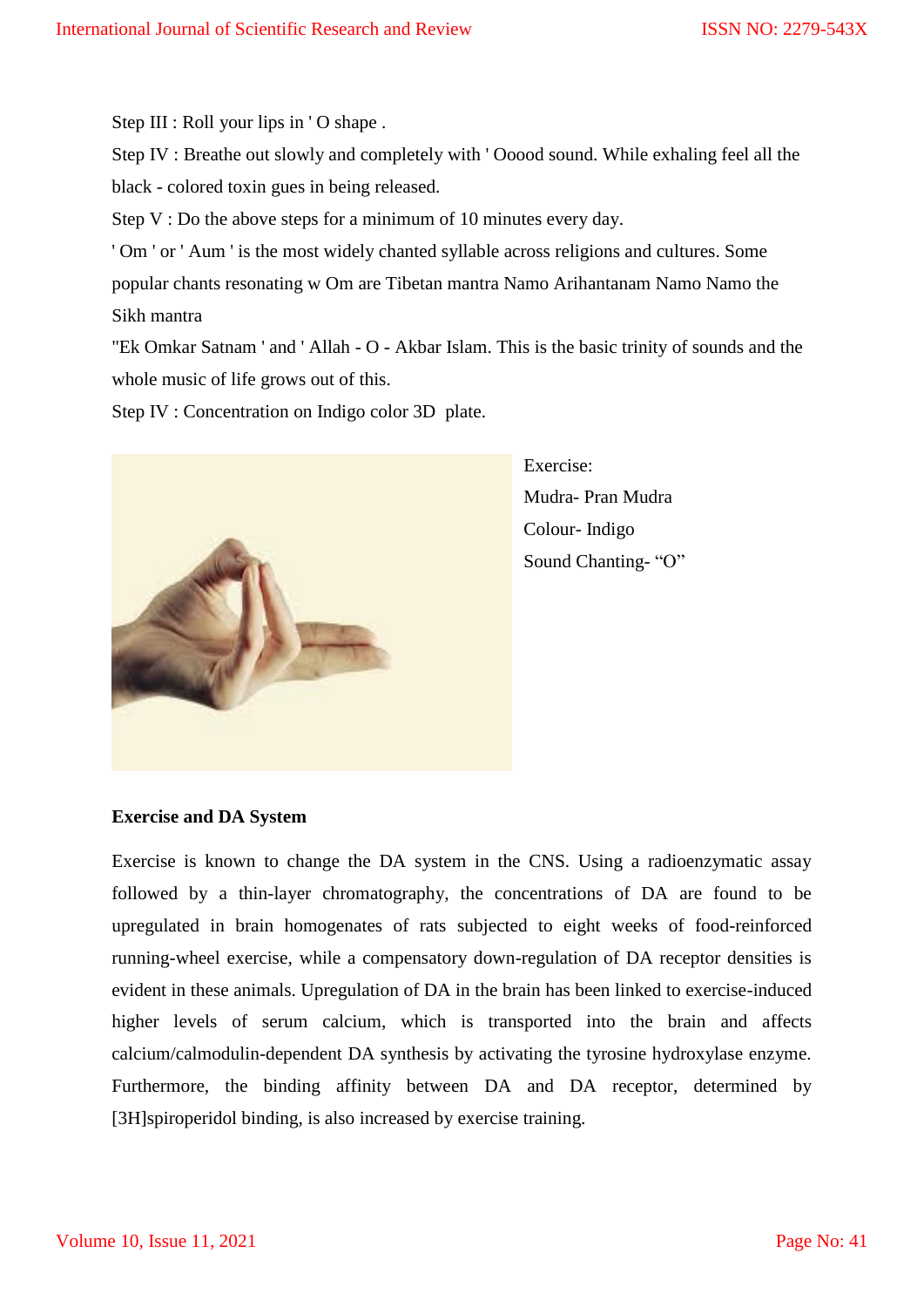| Variables       | Change         | in | No             | Change | in | Total |
|-----------------|----------------|----|----------------|--------|----|-------|
|                 | Dopamine level |    | Dopamine level |        |    |       |
|                 |                |    |                |        |    |       |
| Psychoneurobics | 42             |    | 8              |        |    | 50    |
| Exercise        |                |    |                |        |    |       |
|                 |                |    |                |        |    |       |
| N <sub>o</sub>  | 8              |    | 50             |        |    | 58    |
| Psychoneurobics |                |    |                |        |    |       |
| Total           | 50             |    | 58             |        |    | 108   |
|                 |                |    |                |        |    |       |

# **Table of Observed value of Psychoneurobics**

# **Table of Expected Value Psychoneurobics**

| Variable                          | Change in Dopamine level | No Change in Dopamine |  |  |
|-----------------------------------|--------------------------|-----------------------|--|--|
|                                   |                          | level                 |  |  |
|                                   |                          |                       |  |  |
| Psychoneurobics Exercise          | $50*50/108 = 23.14$      | $50*58/108 = 26.85$   |  |  |
|                                   |                          |                       |  |  |
|                                   |                          |                       |  |  |
| N <sub>o</sub><br>Psychoneurobics | $50*58/108 = 26.85$      | $58*58/108 = 31.14$   |  |  |
| Exercise                          |                          |                       |  |  |
|                                   |                          |                       |  |  |

| <b>Observed Value</b> | <b>Expected Value</b> | $(O-E)$  | $(O-E)^2$    | $(O-E)^2/E$ |
|-----------------------|-----------------------|----------|--------------|-------------|
| 42                    | 23.14                 | 18.86    | $(18.86)^2$  | 8.461       |
| 8                     | 26.85                 | $-18.85$ | $(-18.85)^2$ | 13.23       |
| 8                     | 26.85                 | $-18.85$ | $(-18.85)^2$ | 13.23       |
| 50                    | 31.14                 | 18.86    | $(18.86)^2$  | 11.422      |

 $X^2 = \sum (O - E)2$ 

 $=8.46 + 13.23 + 13.23 + 11.422 = 46.34$ 

Hence  $x^2 = 46.34$ 

To find out tabular value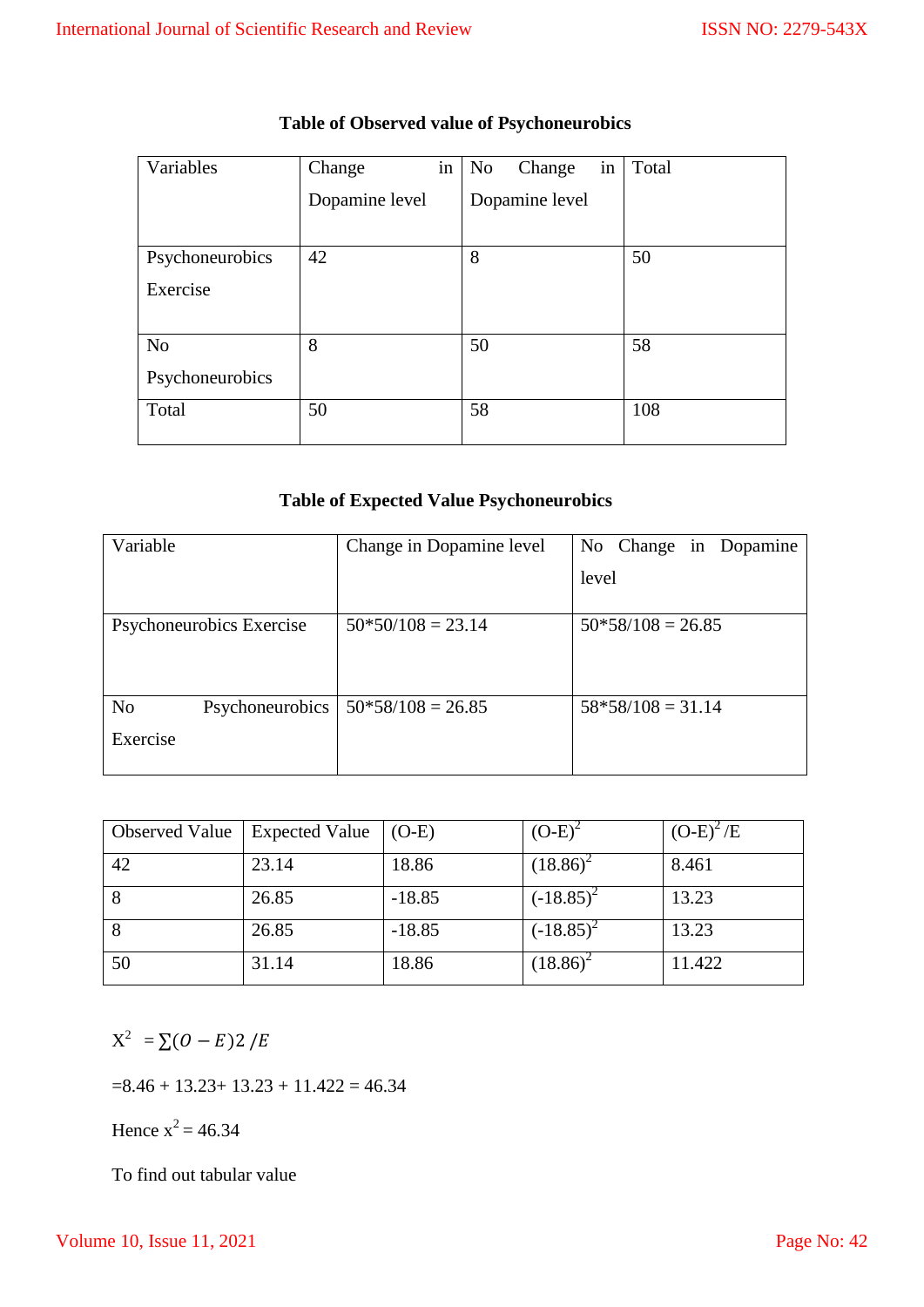Degree of freedom  $(v) = (Column -1) (Row -1)$ 

$$
V = (2-1)(2-1)
$$

 $V=1$ 

Hence  $V = \text{Degree of freedom} = 1$ 

When no value of significance is mentioned, we by default take 5 as the value of significance

Hence =  $x^2$  0.05 = 3.84 and x2 calculated = 46.34

We observe that when calculated value is  $>$  tabulated value

 $46.34 > 3.84$ 

Therefore, the null hypothesis is failed

And alternative hypothesis passes successfully.

This indicates that psychoneurobic is effective in balancing the dopamine level

#### **Conclusion**

An overwhelming majority of studies accredit that the monoamine systems mediate the exercise-induced enhancement of various brain functions. It is noteworthy that DA, NE and 5-HT receive reciprocal regulation from each other. For instance, 5-HT enhances DA release through the 5-HT<sup>4</sup> receptors in the striatum. Activation of locus coeruleus induces DA secretion either directly through firing on the ventral tegmental nucleus dopaminergic neurons, or indirectly through the local glutamatergic neuron to activate neurons in the ventral tegmental nucleus. Therefore, the cooperative effects of the monoamine family should also be taken into consideration, while studying the effects of exercise on brain function.

The stimulation of the monoamine system is dependent on exercise intensity. Mandatory treadmill exercise and voluntary wheel running are the two most common forms of exercise in rodent models with different exercise intensities. Treadmill exercise is more effective in enhancing the muscle aerobic capacity and in increasing the serum corticosterone level than that of wheel-running exercise. The exercise-associated stress level could be an underlying modulating factor for their differential effects on brain monoamine systems. Different exercise intensities between treadmill exercise and wheel running may induce different degree of feedback in the hypothalamus-pituitary gland-adrenal gland axis. Furthermore,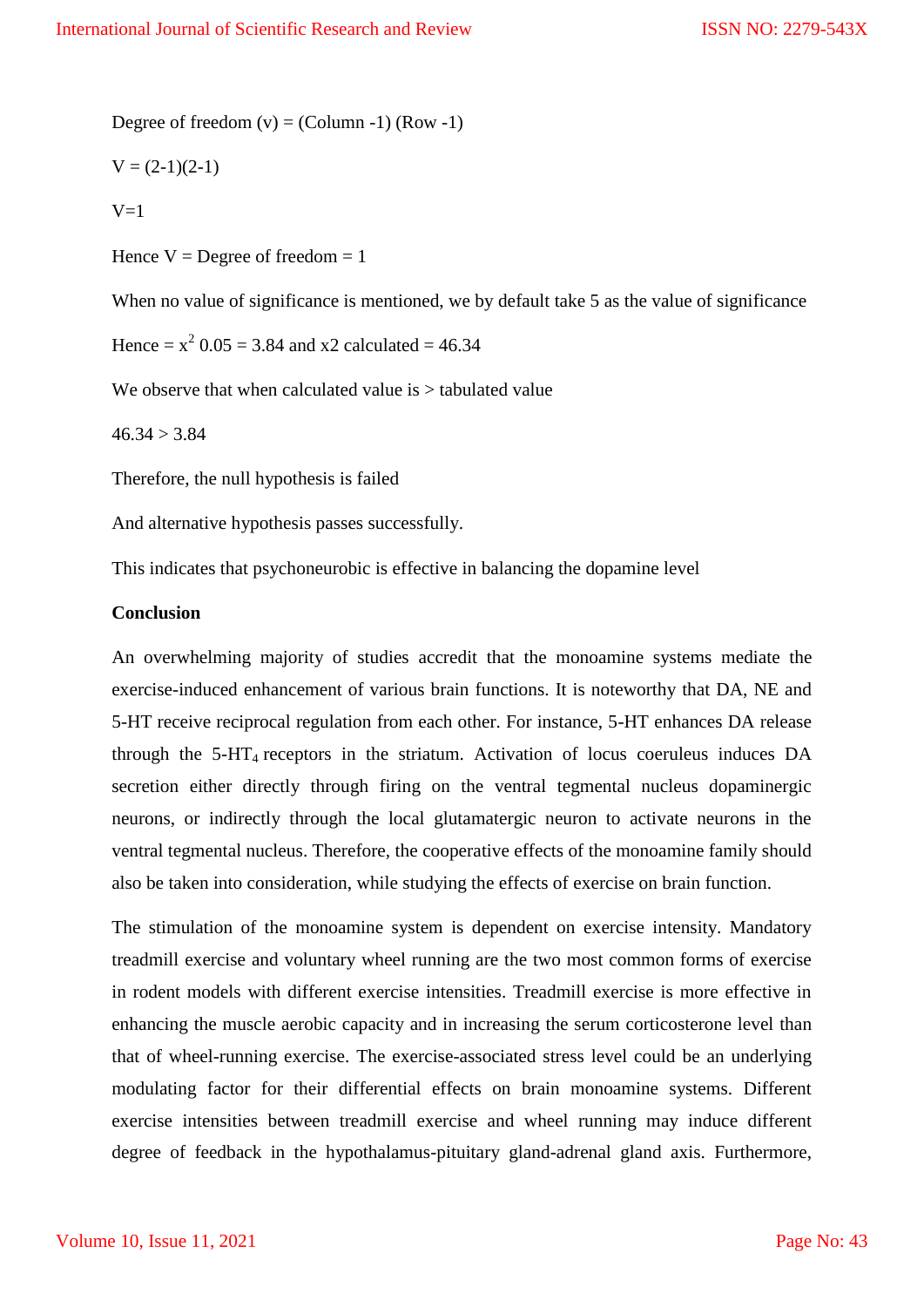treadmill exercise is much more effective in activating the BDNF signaling pathway than that of wheel running in hippocampus and amygdala. The effects of BDNF cannot be neglected and should be taken into consideration when studying the effects of exercise on monoamine systems.

## **References**

- 1. Meeusen R. Exercise and the brain: Insight in new therapeutic modalities. *Ann. Transplant.* 2005;10:49–51.
- 2. Knochel C., Oertel-Knochel V., O'Dwyer L., Prvulovic D., Alves G., Kollmann B., Hampel H. Cognitive and behavioural effects of physical exercise in psychiatric patients. *Prog. Neurobiol.* 2012;96:46–68. doi: 10.1016/j.pneurobio.2011.11.007.
- 3. Dinas P.C., Koutedakis Y., Flouris A.D. Effects of exercise and physical activity on depression. *Ir. J. Med. Sci.* 2011;180:319–325. doi: 10.1007/s11845-010-0633-9.
- 4. Tordeurs D., Janne P., Appart A., Zdanowicz N., Reynaert C. Effectiveness of physical exercise in psychiatry: A therapeutic approach? *Encephale.* 2011;37:345– 352. doi: 10.1016/j.encep.2011.02.003. Carek P.J., Laibstain S.E., Carek S.M. Exercise for the treatment of depression and anxiety. *Int. J. Psychiatry Med.* 2011;41:15–28. doi: 10.2190/PM.41.1.c.
- 5. Alsuwaidan M.T., Kucyi A., Law C.W., McIntyre R.S. Exercise and bipolar disorder: A review of neurobiological mediators. *Neuromolecular Med.* 2009;11:328–336. doi: 10.1007/s12017-009-8079-9.
- 6. Al-Eitan L. N. 1., Jaradat S. A., Hulse G. K., Tay G. K. (2012). Custom genotyping for substance addiction susceptibility genes in Jordanians of Arab descent. *BMC Res.* 5:497 10.1186/1756-0500-5-497
- 7. Archer T. Influence of physical exercise on traumatic brain injury deficits: Scaffolding effect. *Neurotox. Res.* 2012;21:418–434. doi: 10.1007/s12640-011-9297- 0.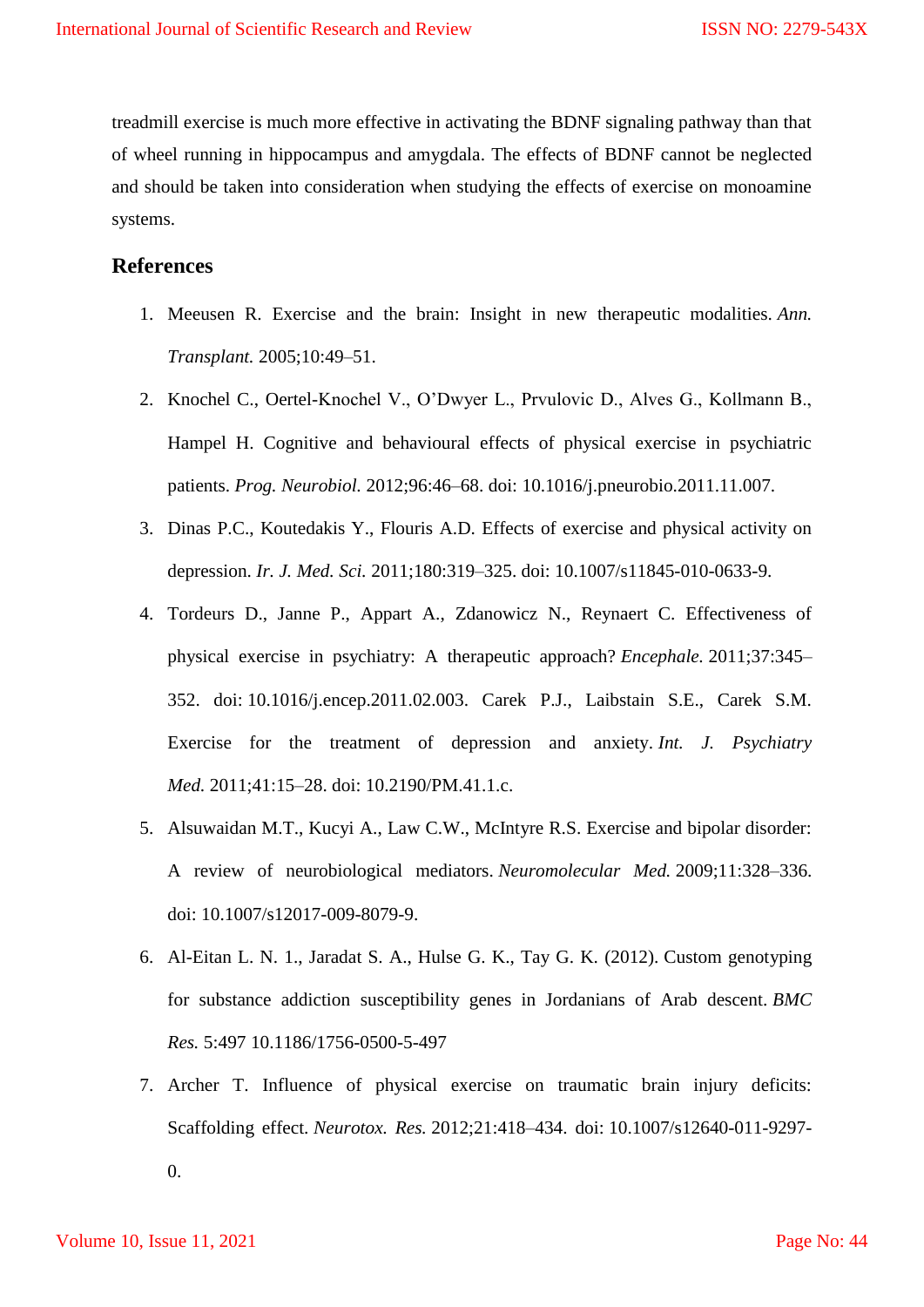- 8. Anitha M., Abraham P. M., Paulose C. S. (2012). Striatal dopamine receptors modulate the expression of insulin receptor, IGF-1 and GLUT-3 in diabetic rats: effect of pyridoxine treatment. *Eur. J. Pharmacol.* 696 54–61 10.1016/j.ejphar.2012.09.006
- 9. Wolff E., Gaudlitz K., von Lindenberger B.L., Plag J., Heinz A., Strohle A. Exercise and physical activity in mental disorders. *Eur. Arch. Psychiatry Clin. Neurosci.* 2011;261:S186–S191. doi: 10.1007/s00406-011-0254-y.
- 10. Adler C. M., Elman I., Weisenfield N., Kestle L., Pickar D., Breier A. (2000). Effects of acute metabolic stress on striatal dopamine release in healthy volunteers. *Neuropsychopharmacolgy* 22 545–550 10.1016/S0893-133X(99)00153-0
- 11. Ariza A. J., Hartman J., Grodecki J., Clavier A., Ghaey K., Elsner M., et al. (2013). Linking pediatric primary care obesity management to community programs. *J. Health Care Poor Underserved* 24 158–167 10.1353/hpu.2013.0112
- 12. Avena N. M., Kobaissy F. H., Borcarsly M. E., Yang M., Hoebel B. G., Gold M. S. (2010) "Poster: binge eating sucrose activates gene pathways involved in substance abuse," in Proceedings of the *49th Annual Meeting* (Miami, FL: American College of Neuropsychopharmacology).
- 13. Avena N. M., Murray S., Gold. M. S. (2013a). Comparing the effects of food restriction and overeating on brain reward systems. *Exp. Gerontol.* 48 1062–1067 10.1016/j.exger.2013.03.006
- 14. Beaver K. M., Belsky J. (2012). Gene-environment interaction and the intergenerational transmission of parenting: testing the differential-susceptibility hypothesis. *Psychiatr. Q.* 83 29–40 10.1007/s11126-011-9180-4